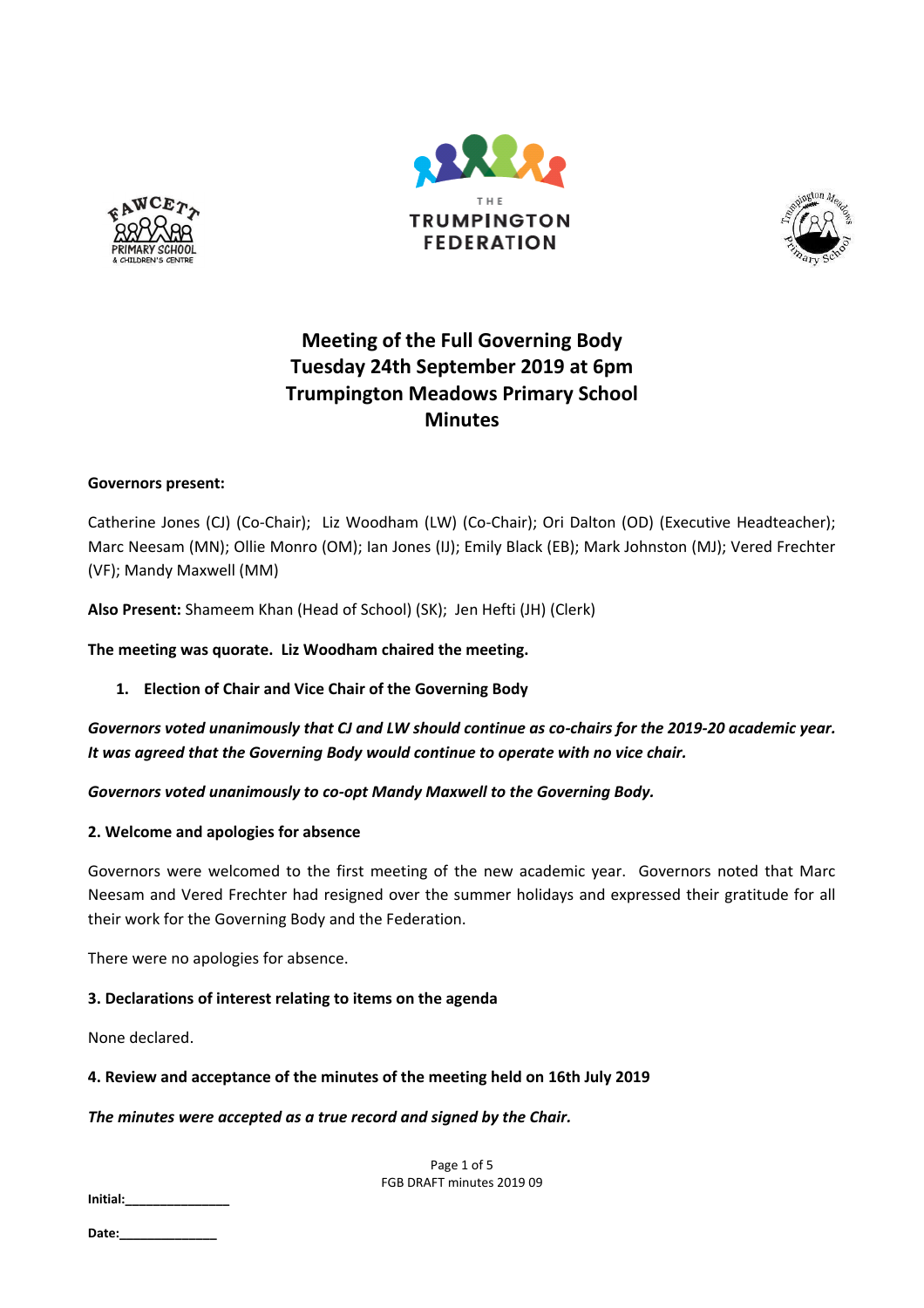# **5. Matters arising and update on actions from the minutes and confidential minutes of the meeting held on 16th July 2019**

- F0502-01 website updates on this agenda
- F3004-06 communications plan IJ and OD have communicated via email and agreed to keep the website as the main source of information, and other communications 'small', such as the newsletter. There will now be a Federation newsletter and one for each school. Closed.
- F0907-01 crib sheets closed.

## **6. Housekeeping**

Keeping Children Safe in Education - governors confirmed that they had read their copy of part one of the guidance and signed declaration forms to be returned to the clerk.

Pecuniary interests declarations - signed by all governors.

Standing orders - *governors voted unanimously to adopt them for the academic year 2019 - 20.*

Code of Conduct - *governors voted unanimously to adopt the Code of Conduct for the academic year 2019 - 20.*

Governors noted that they had received their copies of the DfE Governance Handbook and Competency Framework.

#### **7. Link Roles and Committee Membership**

Governor link roles will no longer be aligned to a school phase, but rather a priority in the Federation Improvement Plan (FIP). The FIP reflects the updated Ofsted inspection framework.

## *It was agreed that MJ would chair the Teaching and Learning committee.*

Governors discussed where Head of School would sit in the governance structure. It was suggested that the focus for each meeting of the Full Governing Body could alternate between the schools. Head of School attendance at committees would be dependent on the agenda.

- Pay committee EB, IJ, LW
- Pay Appeals committee CJ, MJ, MM
- Head Teacher Performance Management CJ, MJ, LW

A governor suggested that apart from the statutory link roles, monitoring activities against the FIP could be agreed at committee level and a programme of visits based on the milestones on the plan could be developed. *Governors agreed this approach.*

#### Statutory roles

- Health and Safety IJ
- PP and SEND LW and EB
- Safeguarding CJ

## Annual plan

To be reformatted in order to be easier to navigate. To be reflected on at committees.

Page 2 of 5 FGB DRAFT minutes 2019 09

**Initial:\_\_\_\_\_\_\_\_\_\_\_\_\_\_\_**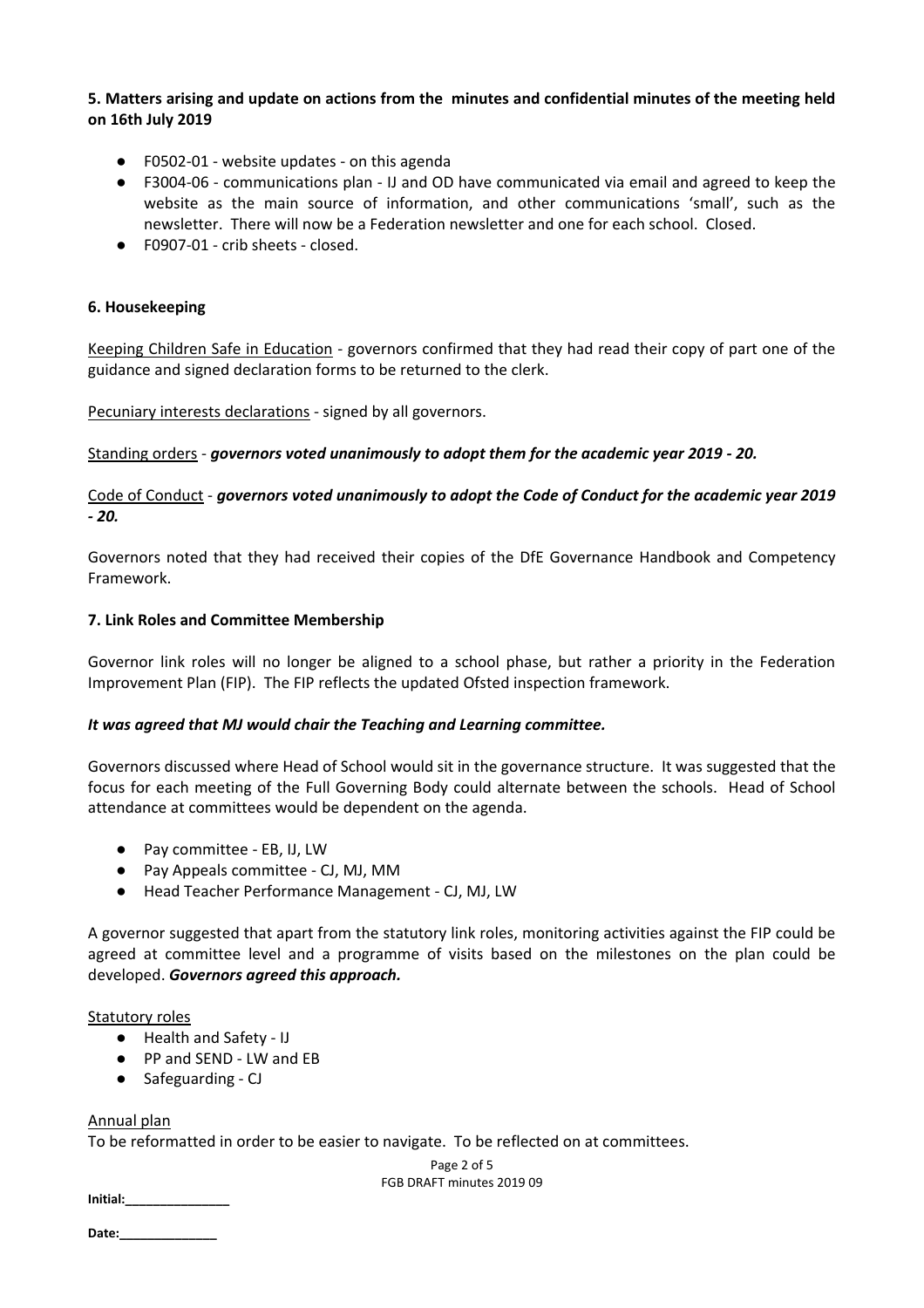## **8. Feedback from INSET day**

Governors were advised that staff from both schools reflected on the vision and values and mission statement.

Staff wrote down key words and phrases which the Senior Leadership Team (SLT) will distill into a mission statement including a word cloud containing the value words.

A governor stated that stakeholders need to be able to recognise our schools within the statement and that it should be generic. It should reflect the people we are and the community we serve. What is distinctive rather than unique?

#### **9. Executive Headteacher's Report**

Governors were advised of the following

- An INSET day had been held on 16th September covering phonics and a session from the Lazy Teacher.
- Pete Dudley who specialises in lesson study will visit for some twilight training sessions over the next weeks.
- Alison Borthwick will lead a maths session on 19th December.
- Teachers are using Rosenshine's principles and will build one principle per term into their practice.
- OD is seconded one day per week as a Primary Adviser.

#### Growth Funding

The Local Authority had acknowledged at a recent meeting that they had not administered the funding equitably and asked whether the Federation would consider opening a Key Stage 2 (KS2) class after Christmas. Governors were advised that any agreement would be subject to the funding details. Rob Lewis is meeting to discuss the growth plan and also the inequalities in funding for additional classes between academies and maintained schools.

A governor challenged whether another KS2 class was needed. Governors were advised that the Federation had already fielded a number of appeals at £250 per time, and that Year 6 at Trumpington Meadows (TMe) was already well over PAN.

A Year 4 class would be preferable as long as funding continues while it fills.

## Self Evaluation Framework (SEF) - Fawcett

Governors were advised that the SEF follows a new format aligned with the new Ofsted inspection framework. SK will now take over the updating of the document. A Governor - SLT Google Drive will be created containing the SEF. Governors discussed whether to refer to the levels of turbulence as a hindrance to progress.

FIP - covered earlier

#### **10. Data**

#### School on a Page

The School on a Page data summaries from the LA were circulated in advance of the meeting.

Page 3 of 5 FGB DRAFT minutes 2019 09

**Initial:\_\_\_\_\_\_\_\_\_\_\_\_\_\_\_**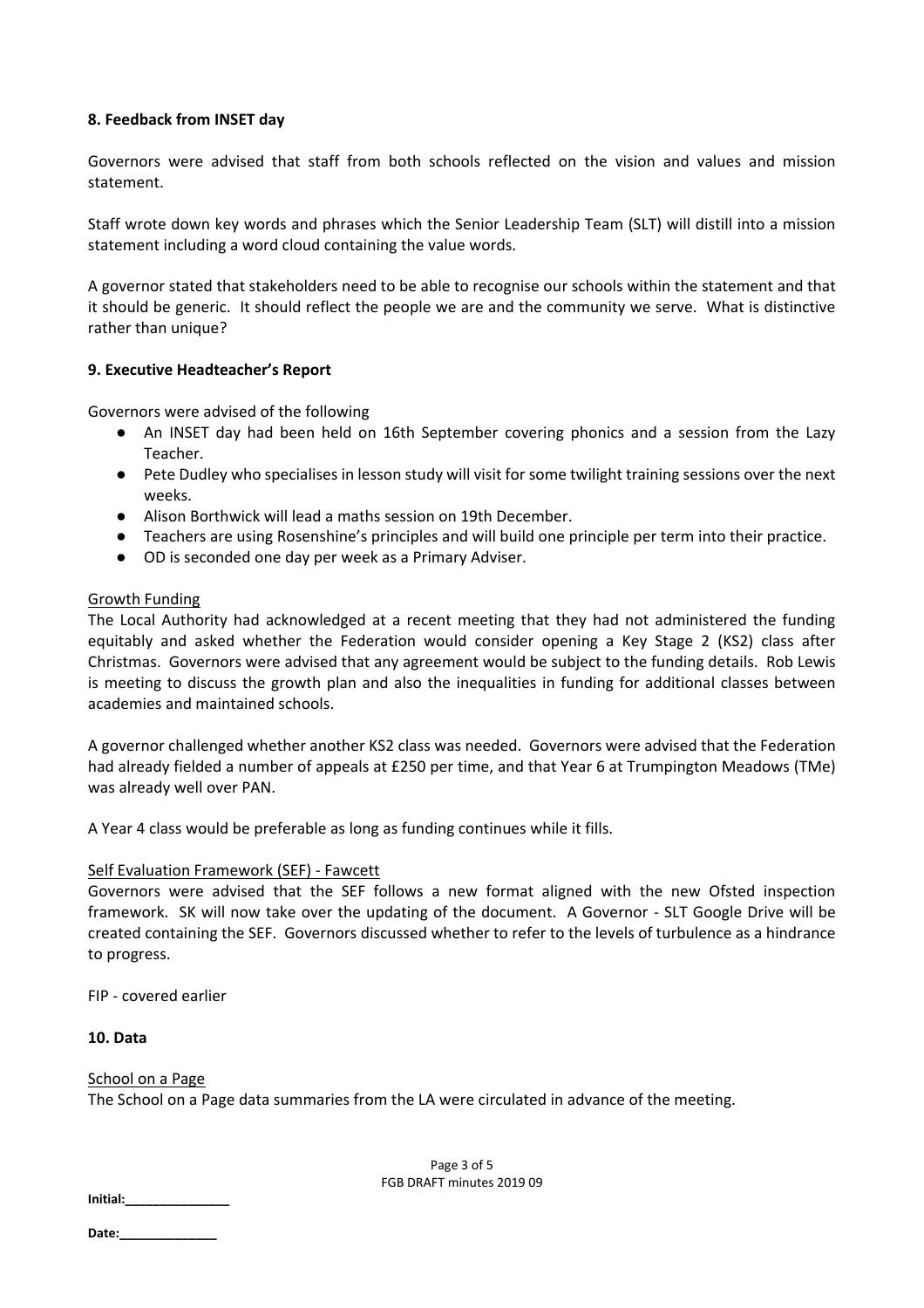*A governor queried why no progress data was shown.* Governors were advised that the report does not track individual children or cohorts. The DfE Analyse School Performance platform has not yet released its data for the LA to incorporate into these summaries.

The Teaching & Learning committee will scrutinise the data more closely.

The key stage data headlines from the phase leaders were received and noted. A governor asked that all reports to show cumulative data at the next presentation. Governors agreed that the narrative/contextual information was useful.

## **11. Pay decision**

Governors agreed to make the decision at this meeting rather than delaying by delegating to the Resources committee.

Governors were advised that the DfE will fund a 2.75% pay increase for the minima and maxima of each scale. Governors were asked whether they were in agreement to approve the increase across all points on the scale.

## *Governors voted unanimously to award the 2.75% pay increase to all points.*

# **12. Governor training, development and membership**

Governors thanked VF for her involvement with, and commitment to, the governing body and the Federation.

Governors noted the ongoing governor recruitment activities.

## **F2409-01 - ACTION: LW and CJ to look into an in-house training session**

## **13. Executive Headteacher Performance Management**

It was agreed that CJ, LW and MJ will form the performance management committee.

## **14. Safeguarding**

Review of annual safeguarding return to LA to be deferred to the next meeting.

## **15. Policies**

## Admissions

The policy had been circulated in advance of the meeting. *Governors agreed that the PAN for TMe would be 30 and 60 for Fawcett.*

## Safeguarding and Child Protection Policy

The policy had been circulated in advance of the meeting. *Governors approved the policy for use by the Federation.*

## **16. Any other business**

Page 4 of 5 FGB DRAFT minutes 2019 09

**Date:\_\_\_\_\_\_\_\_\_\_\_\_\_\_**

**Initial:\_\_\_\_\_\_\_\_\_\_\_\_\_\_\_**